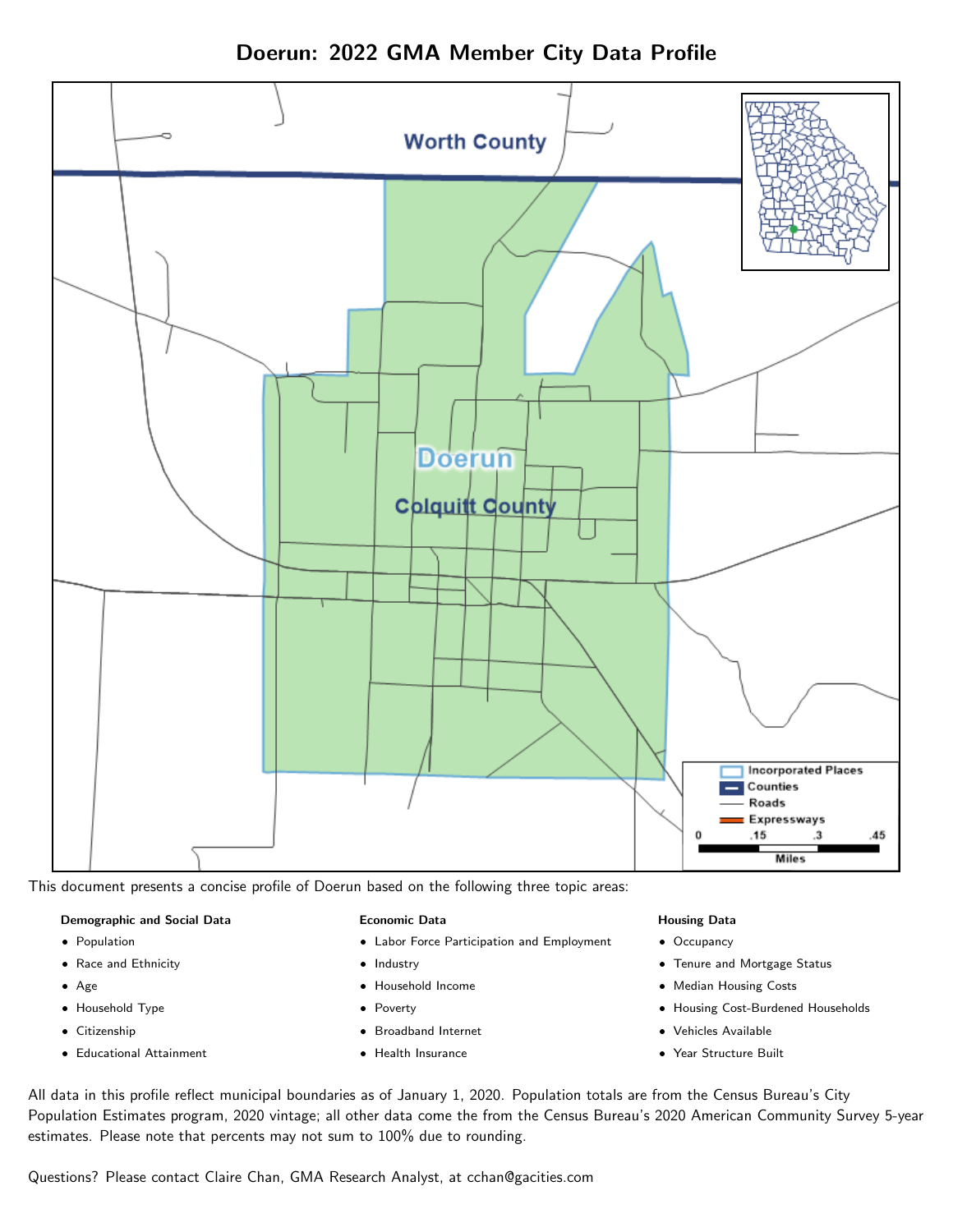# Doerun: Demographic and Social





## **Citizenship**

| Native Born<br>100% |  |
|---------------------|--|

Race and Ethnicity



Source: U.S. Census Bureau, City Population Estimates, 2020 vintage Source: American Community Survey, 2020 5-year estimates, table B03002

## Household Type



Source: American Community Survey, 2020 5-year estimates, table B01001 Source: American Community Survey, 2020 5-year estimates, table B11001

#### Educational Attainment



Source: American Community Survey, 2020 5-year estimates, table B05002 Source: American Community Survey, 2020 5-year estimates, table B15002

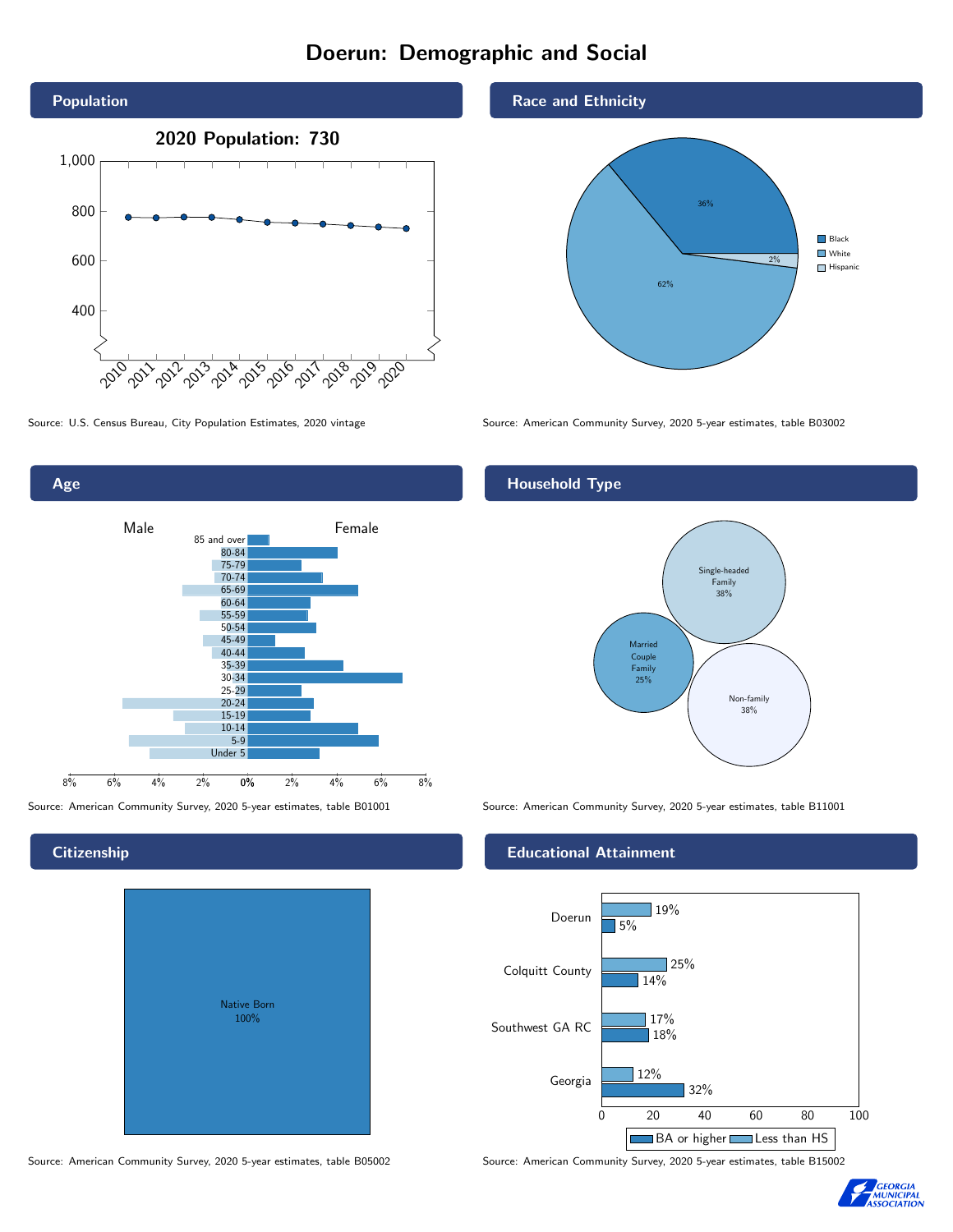# Doerun: Economic



Source: American Community Survey, 2020 5-year estimates, table B23001 Note: Unemployment rate is based upon the civilian labor force.

### Industry

| Agriculture, forestry, fishing and hunting, and mining      | $1\%$ |
|-------------------------------------------------------------|-------|
| Construction                                                | 5%    |
| Manufacturing                                               | 12%   |
| <b>Wholesale Trade</b>                                      | $4\%$ |
| Retail Trade                                                | 11%   |
| Transportation and warehousing, and utilities               |       |
| Information                                                 | 3%    |
| Finance and insurance, real estate, rental, leasing         |       |
| Professional, scientific, mgt, administrative, waste mgt    |       |
| Educational services, and health care and social assistance |       |
| Arts, entertainment, recreation, accommodation, food        |       |
| service                                                     |       |
| Other services, except public administration                |       |
| Public administration                                       |       |

Source: American Community Survey, 2020 5-year estimates, table C24030



Source: American Community Survey, 2020 5-year estimates, tables B19013 and B19025 Source: American Community Survey, 2020 5-year estimates, table B17010



Source: American Community Survey, 2020 5-year estimates, table B28002 Source: American Community Survey, 2020 5-year estimates, table B18135

Poverty



## **Health Insurance**